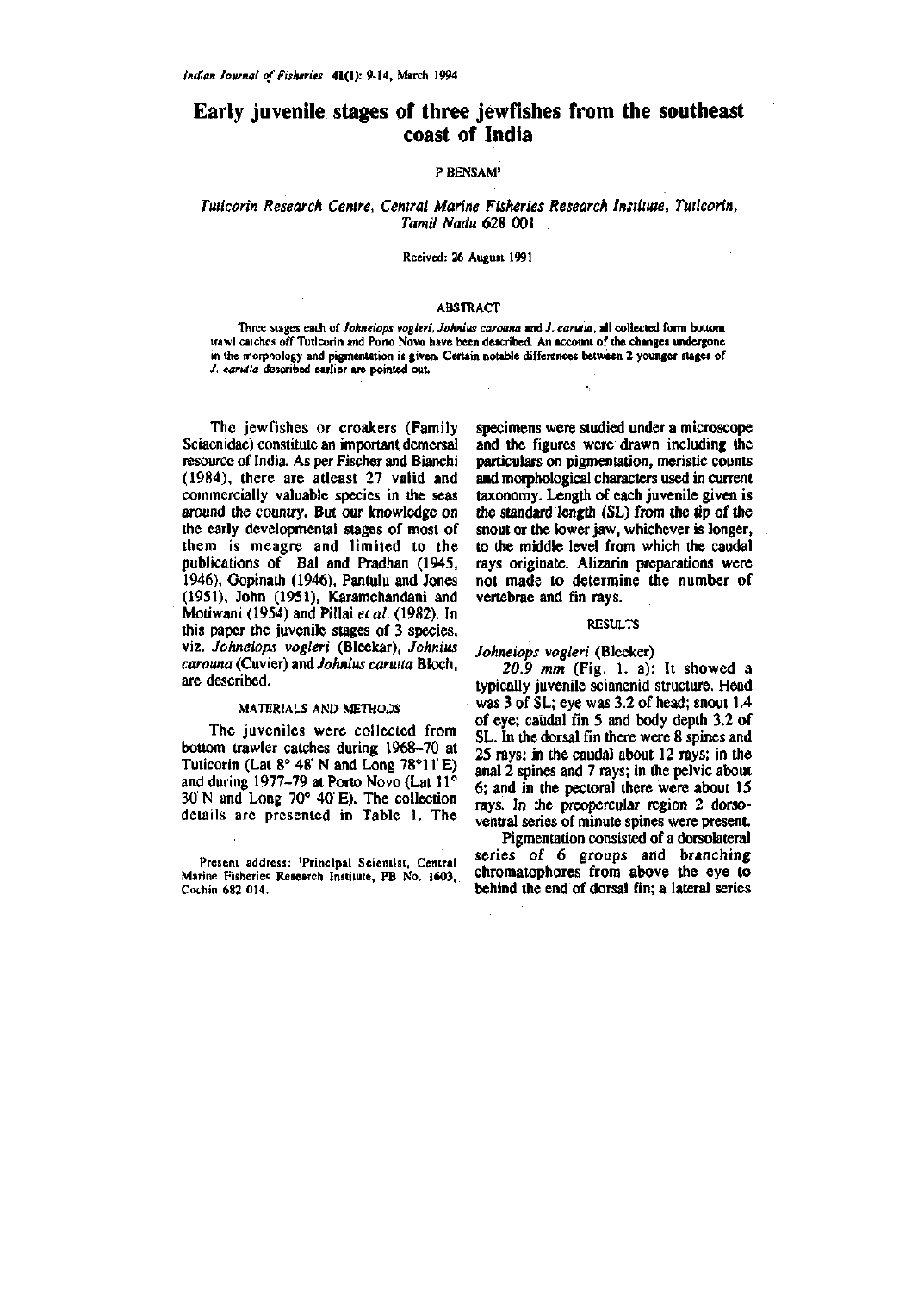

**Figs 1-3. Early juvenile stages of thiee jewfishcs.** *\. Johneiops vogleri:* **a, 20.9 mm; b, 21.05 mm; c, 26.9 mm.** *l.Johnius carouna:* **a; 21.8 mm; b, 33.7 mm; c, 54.0 mm. 3.** *J. caruaa:* **a, 17.4 ram; b, 33.4 mm; c, 41.9 mm.**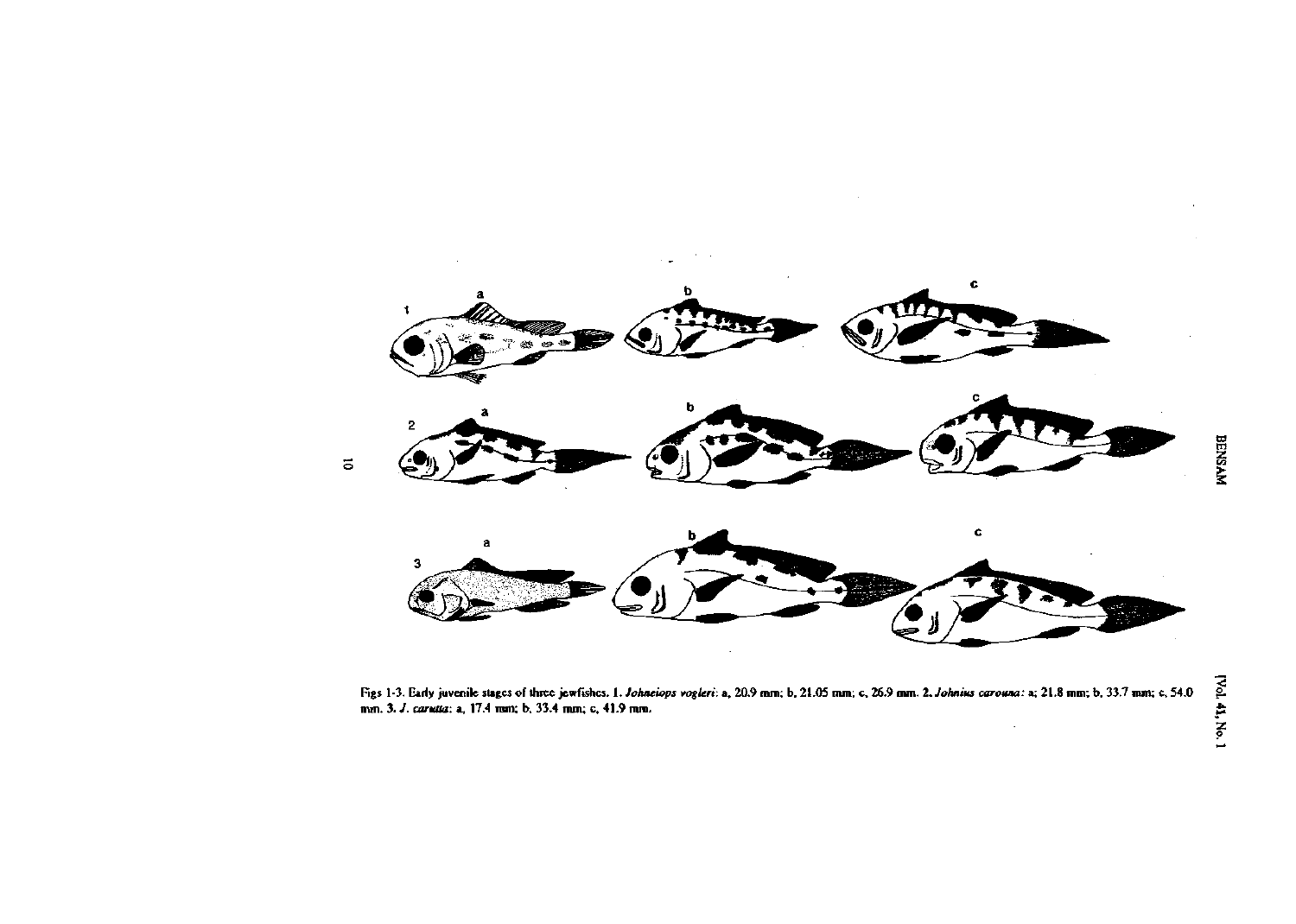between opercular and caudal regions; a group posteriodorsal to the eye and a smaller one posterioventrally; a group in front of the dorsal end of operculum; 2 series along upper and lower jaws; and a patch from behind pectoral fin to the third lateral group of pigments. Preanal and predorsal proportions were 65 and 36.7% of SL respectively.

*21.05 mm* (Fig. 1. b): The head was 2.6 of SL, eye 5.5 of head length, snout became longer than eye which was 1.2 of snout, caudal fin 3.5 and body depth 3.0 of SL. All the fins were pigmented with dusky black colour. Pigmentation along dorsolateral and lateral aspects increased, in the former comprising 9 groups and in the latter 10. A few pigments appeared in the posterioventral aspect of the caudal. Preoperculum showed serrations. There were 10 spines in anterior dorsal fin and 1 spine and about 30 rays in the posterior dorsal fin, about 15" rays in the caudal, 2 spines and about 7 rays in the anal, one spine and about 6 rays in the pelvic and about 16 rays in the pectoral fin. The preanal and predorsal proportions were 70.5 and 33% of SL, respectively; the former showing an increase and the latter a decrease over the previous stage.

*26.9 mm* (Fig. 1. c): The significant changes observed in this stage were in morphomeiric proportions and pigmentation. Head was 3.3 and caudal 2.75 of SL, eye 4.1 of head and 1.2 of snout and body depth 3.2 of SL. The lateral groups of pigments reduced to three, behind the middle level of dorsal and caudal fins. The dorsolateral series ranged from behind the level of eye to the end of the dorsal fin. The posterior half of the caudal fin with about 17 rays, showed black pigments. The preanal and predorsal proportions further reduced to 69 and 30% of SL respectively. Meristic counts remained the same as in the previous stage.

The identification of the above 3 juvenile stages as those of /. *vogleri* was based, apart from the coincident occurrences of the postspawners and recovering stages as well as of the juveniles in trawl catches.

upon the progressive development of the morphometric, meristic and pigmentation characters of the latter. In this material, the head showed an initial increase in size in relation to length, but followed by a decrease. This is a feature observed in the early development of many sciaenids such as *Pama pama* (Pantulu and Jones 1951), *Nibea albiflora* (Takita 1974) and *Genyonemus lineatus* (Watson 1982). In the adults of /. *vogleri,* the head is about 2.8 of SL and this condition is closest to the 26.9 mm stage in which the head was 3.3 of SL. With regard to caudal fin length a steady increase was observed from 5 to 2.75 of SL, similar to the increase recorded in *P. pama*  and *N. albiflora*. In the adult of *J. vogleri*, however, the caudal fin became much smaller, amounting to only about 3.7 of SL, revealing a further reduction as development progressed. This was due to the fact that in the earlier stages the caudal fin was long and pointed, with a tapering end; but as growth progressed the caudal fin became bluntly rhomboid, as observed by Takita

**Table 1. Particulars of the collection of juvenile specimens of jewfishes from bottom trawl catches** 

| Name of the species/<br>Date of collection | Standard<br>length<br>(mm) | Place        |
|--------------------------------------------|----------------------------|--------------|
| Johnieops vogleri                          |                            |              |
| 9-11-1977                                  | 20.9                       | Porto Novo   |
| 7-6-1969                                   | 21.05                      | Tuticorin    |
| -do-                                       | 26.9                       | -do-         |
| Johnius carouna                            |                            |              |
| 12-10-1968                                 | 21.8                       | Tuticorin    |
| -do-<br>-do-                               | 33.7<br>54                 | -do-<br>-do- |
| Johnius carutta                            |                            |              |
| 10-11-1977                                 | 17.4                       | Porto Novo   |
| 9-10-1969                                  | 33.4                       | Tuticorin    |
| -do-                                       | 41.9                       | -do-         |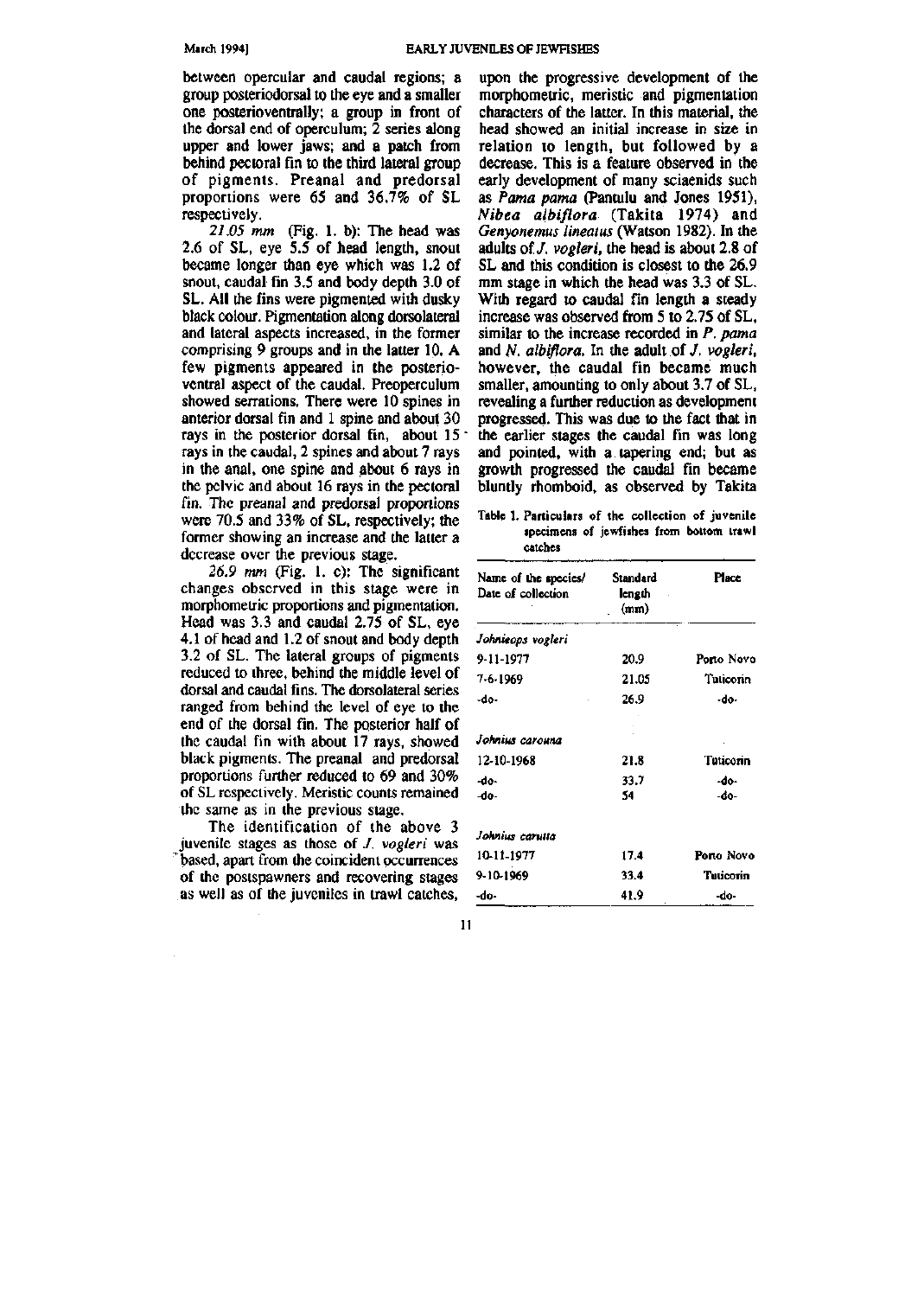(1974) in *N. albiflora.* The gradual decrease in pigmentation during juvenile development is in agreement with the absence of distinctive colouration in the adults (Fischer and Bianchi 1984).

#### *Johnius carouna* (Cuvier)

*21.8 mm* (Fig. 2. a): The specimen showed the characteristic sciaenid structure, with the postcephalic region the deepest. Head was 2.9 and caudal fin 2.1 of SL; eye 4 of head and body depth 3 of SL. There were 10 spines in anterior dorsal fin, 1 spine and about 25 rays in posterior dorsal fin, about 13 rays in caudal, 2 spines and about 7 rays in anal, one spine and about 6 rays in pelvic and about 16 rays in pectoral fin. Pigmentation consisted of dusky black colouration in all the fins, 4 dorsolateral bands of spots along the base of the dorsal, another 4 along the lateral line and scattered spots in caudal and anal fins. Preanal and predorsal proportions were 64 and 32% of SL respectively.

*33.7 mm* (Fig. 2. b): Head was 2.9, caudal 2.4 and body depth 3 of SL; eye 3.7 of head. There was an increase in pigmentation by way of appearance of a diffuse group in the predorsal region; and increase in the number of dorsolateral groups to 5 and that of lateral group to 6 and an increase on the pelvic fin. Preanal and predorsal proportions became 66.3 and 31.3% of SL. Meristic counts of the fins in this stage as well as in the following one were the same as in the previous one except for about 16 rays in the caudal.

*54.0 mm* (Fig. 2. c): Head was 3.5 and caudal 3.1 of SL; eye 3.1 of head; body depth 3 of SL. Pigmentation reduced and was in the form of 7 faint dorsolateral bands, the lateral groups of the previous suges either disappeared or merged with the dorsolateral ones. Preanal and predorsal proportions became 63 and 25% of SL respectively. The anterior dorsal fin developed a faint black pigmentation at the tip.

The changes in morphometric features

observed in the above juveniles pointed out that the principal developmental features were the decrease in the length of the head and the caudal, in relation to SL. In the 54 mm stage the proportion of head was close to the adult condition of 3.65 of SL. Also, as development progressed the caudal fin became rhomboidal from the long and pointed condition in the jveniles. A decrease in body depth and pigmentation was the other notable features observed.

### *Johnius carutta* Bloch

*17.4 mm* (Fig. 3. a) : This stage was characterized by a prominent anterior region and a pointed protocereal caudal fin. Head was 2.6, body depth 3.3 and caudal 4.7 of SL; eye 4.5 of head. Mouth was inferior in position and snout fairly prominent and almost equal to eye diameter. All fins were fairly well formed. Anterior dorsl fin had 10 spines; posterior dorsal had one spine and about 22 rays and caudal fin had about 12 rays. There were 2 spines and 8 rays in the anal. Pectoral fin had about 16 rays and 1 spine, and pelvic fins 5 rays. The stage was well pigmented with black chromatophores all along the body and in the membranes connecting the spines and rays of dorsal and anal fins. Slightly larger pigment spots were present as a dorsoventral series behind the eye and a lateral line series from operculum to caudal peduncle. Preanal and predorsal proportions were 65.6 and 32.2% of SL respectively.

*33.4 mm* (Fig. 3. b): In this stage the head was 3 and caudal 3.4 of SL; eye 4.3 of head; snout was a little longer than eye; and body depth 3.3 of SL. Pigmentation was in the form of dusky black colouration on all the fins; 5 groups along the dorsal side of the body from above operculum to the end of dorsal fin; a series of 3 groups along mid-lateral region, 1 below the middle of posterior dorsal fin, another below its end, a third at the caudal peduncle; and a group in the posterior two third of the caudal fin. Preoperculum had a series of minute serrations. There were 10 spines in anterior

**12**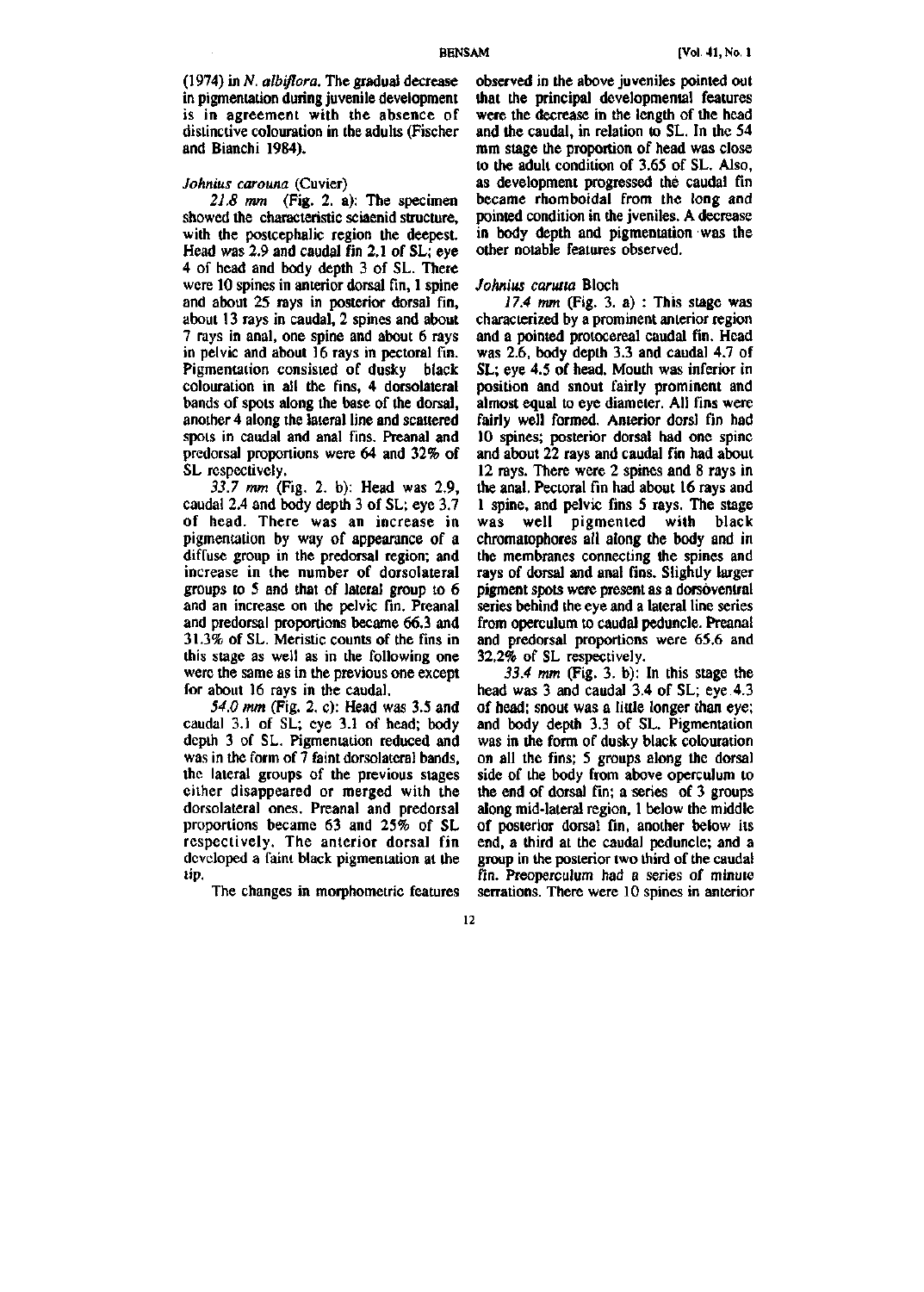dorsal, 1 spine and about 27 rays in posterior dorsal, about 17 rays in caudal, 2 spines and 7 rays in anal, 1 spine and about 7 rays in pelvic and about 16 rays in pectoral fins. Lateral line became distinct. The preanal and predorsal proportions were 65.4 and 35.3% of SL respectively.

*41.9 mm* (Fig. 3. c): This stage showed some morphological changes. Head was 3 of SL, almost approaching the adult condition. Eye was 4.3 of head and snout was only slightly longer than eye diameter. Caudal fin was 2.9 and body depth 3.2 of SL. The pigment groups along the dorsolateral region increased to 7. The lateral groups disappeared and a few pigments were present in the caudal, pelvic and anal fins. Predorsal proportion became slightly more to 30% of SL. There were no distinct changes in meristic counts of the fins.

The identification of the material as that of./. *carutla* was based on the spawning of the adults off Tuticorin and Porto Novo as well as on the morphological features and meristic counts. Length of the head underwent a gradual reduction in relation to SL. The caudal fin underwent an increase in length in the beginning, followed by a secondary reduction in later development. Pigmentation underwent changes from the diffused condition to one of localization and then a secondary decrease. However, the meristic counts appeared to have been stabilized by 33.4 mm stage.

#### **DISCUSSION**

The juveniles of *J. carutta* described here were longer than the 16 and 19 mm stages of the same species described by Pillai *el al.* (1982). in-the 16 mm stage, the mouth was rather oblique as in the case of the genera *Chryochir, Johnieops, Kathala,* etc but in the 19 mm stage it was rather inferior, as in the case of the genera *Johnius, Dendrophysa,* etc. A meagre difference in TL of 3 mm between these 2 stages cannot account for so much of difference in the disposition of the mouth from each other. Besides, the proportions of head and caudal

fin in relation to the SL in the above 2 stages were 2.8 and 2.4 for the former arid 3.0 and 2.4 for the latter respectively. The wide difference of proportion in the head between the above 2 stages also is not in agreement with the slight difference of only 3 mm in TL between the 2 stages. Hence, it appeared that the 16 and 19 mm stages described by Pillai *et al.* (1982) belong to two different species and/or genera.

The collection of these juveniles as well as many other unidentifide ones of sciaenids from the trawling grounds off Tuticorin and Porto Novo revealed that at least the nursery grounds for the juveniles of this group were in and around those localities which are trawled commercially. Since removal of such juveniles from the nursery grounds by repeated ground trawling would lead to recruitment-overfishing, it is essential to control trawling operations in these areas by enforcing closed seasons and/or mesh regulations to prevent the capture of the juvenile stock.

#### **REFERENCES**

- **Bal D V and Pradhan L B. 1945.** *First Progress Report on Investigations offish Eggs and Larvae from Bombay Waters, 1944-45.* **Goverranent Central Press, Bombay.**
- **Bal D V and Pradhan L B. 1946.** *Second Progress Report on Investigations of Fish Eggs and Larvae from Bombay Waters, 1945-46.* **Government Central Press, Bombay.**
- **Fischer W and Bianchi G. 1984.** *F A O Species Identification Sheets for Fishery Purposes, Western Indian Ocean.* **Food and Agriculture Organization, Rome.**
- **Gopinath K. 1945. Notes on the larval and postlarval stages of fishes found along the Trivandrum coast.** *Proceedings of the National Institute of Sciences of India* **12(1): 7-21.**
- **John M A. 1951. Pelagic fish eggs and larvae of the Madras coast.** *Journal of the Zoological Society of India* **3(1): 38-66.**
- **Karamchandani, S J and Motiwani M P. 1954. On the larval development of** *Pseudosciaena coilor*  **(Hamilton).** *Journal of the Zoological Society of India* **6(1): 71-79.**
- **Pantulu V R and Jones S. 1951. Notes on the larval development of the Gangetic Whiting** *Panut pama* **(Hamilton).** *Journal of the Zoological Society etf India 3(1):* **111-17.**